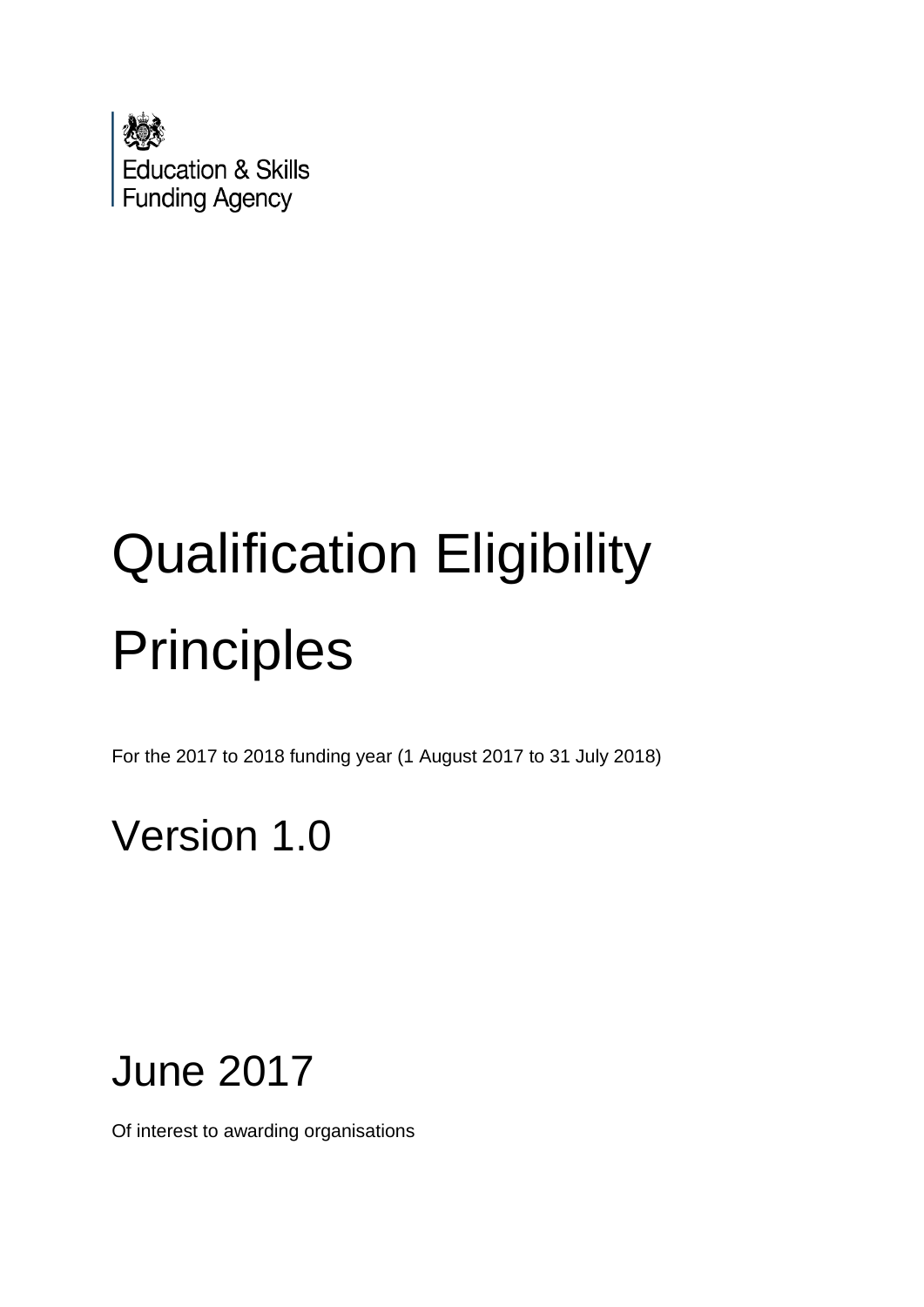# **Contents**

| <b>Introduction</b>                                                           | $\mathbf{2}$   |
|-------------------------------------------------------------------------------|----------------|
| <b>Local flexibility</b>                                                      | 3              |
| <b>Eligibility principles</b>                                                 | 4              |
| Available in England and for public funding.<br>a.                            | 5              |
| <b>Personal Learning Record</b><br>b.                                         | 5              |
| UK visa requirements<br>C.                                                    | 5              |
| Licence to practise and/or stand-alone qualifications<br>d.                   | 6              |
| Vendor qualifications<br>е.                                                   | $\overline{7}$ |
| f.<br>End-point assessment of apprenticeship standards                        | $\overline{7}$ |
| Appropriate content<br>g.                                                     | $\overline{7}$ |
| Applying the principles and adding qualifications and components to the local |                |
| flexibility offer                                                             | 9              |
| Figure 2: High level process                                                  | 10             |
| Components of qualifications                                                  | 10             |
| <b>Monitoring qualification changes</b>                                       | 11             |
| <b>Further information</b>                                                    | 12             |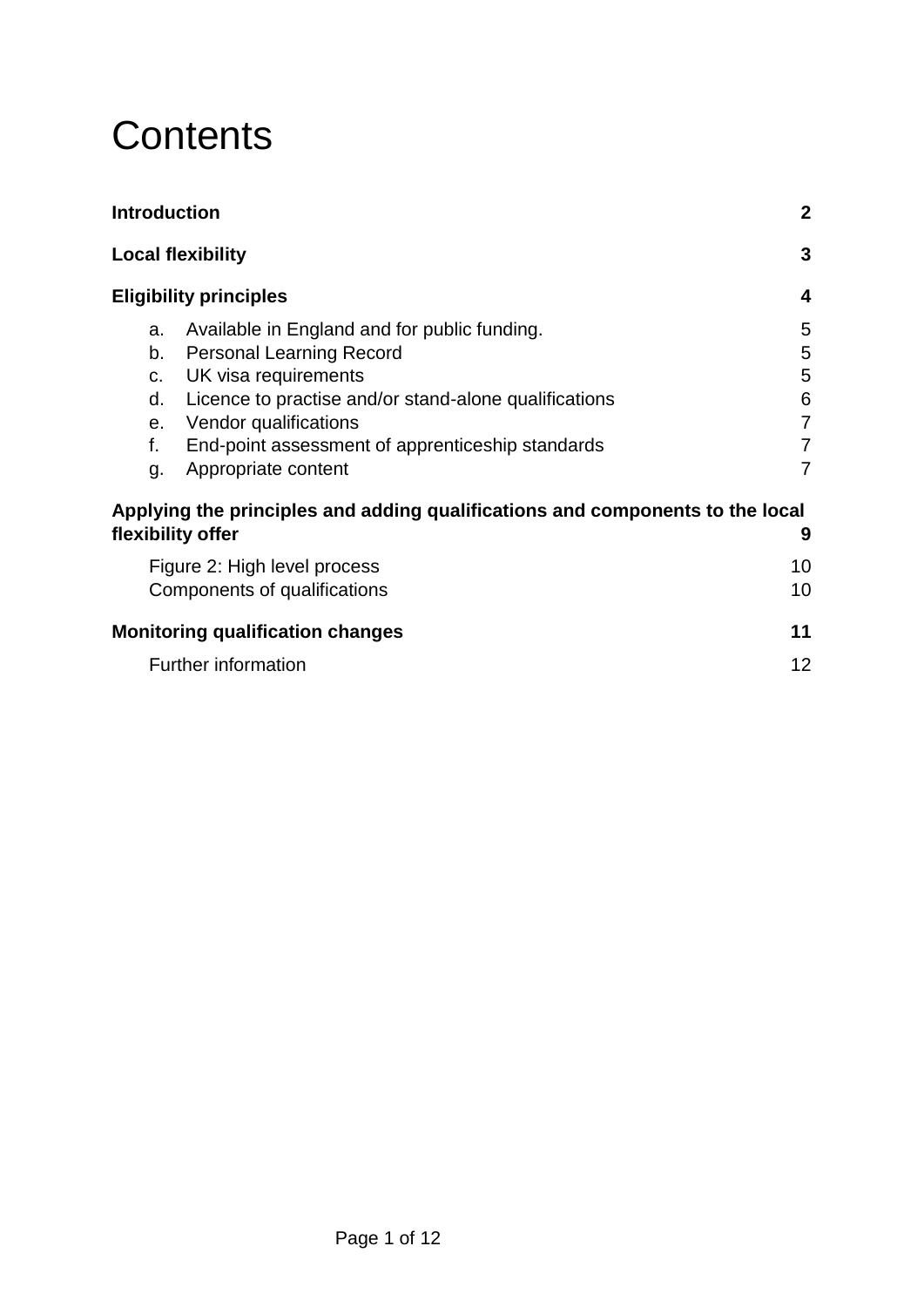## <span id="page-2-0"></span>**Introduction**

- 1. This document covers the 2017 to 2018 local flexibility offer in England within the adult education budget (AEB).
- 2. Local flexibility covers regulated qualifications, their components and some non-regulated provision from entry level to level 2. It is a broad offer to enable colleges and training organisations to be responsive to local skills and community needs. The focus of this document is on regulated qualifications and their components and how we make them eligible for delivery as part of local flexibility.
- 3. This document does not include the **[Legal Entitlements for 2017 to 2018,](https://www.gov.uk/government/publications/qualifications-getting-approval-for-funding) [Advanced Learner Loans,](https://www.gov.uk/government/publications/designating-qualifications-for-advanced-learner-loans) [16 to 19 funding](https://www.gov.uk/government/collections/funding-education-for-16-to-19-year-olds)** or **[apprenticeships](https://www.gov.uk/government/collections/apprenticeship-changes)**.
- 4. Learner eligibility is set out in the **[2017 to 2018 Adult Education Budget](https://www.gov.uk/guidance/sfa-funding-rules)  [Funding Rules](https://www.gov.uk/guidance/sfa-funding-rules)**.
- 5. For 2017 to 2018 we have made minimal changes to the qualifications and components that are available as part of the local flexibility offer within the AEB, or the eligibility principles we apply to make qualifications and their components available. We have taken this approach because:
	- we wish to stabilise the offer as we begin to prepare for the implementation of Technical Education (TE) reform and to manage the transition to a locally-driven skills system
	- in advance of TE reform, we will continue to align, as far as possible, the eligibility rules and processes we use to make provision available for all learners aged 16 and above
- 6. Qualifications eligible in 2016 to 2017 will continue to be made eligible in 2017 to 2018 as long as the qualification is available for delivery and is visible on **Ofqual's Register [of Regulated Qualifications](https://register.ofqual.gov.uk/)**.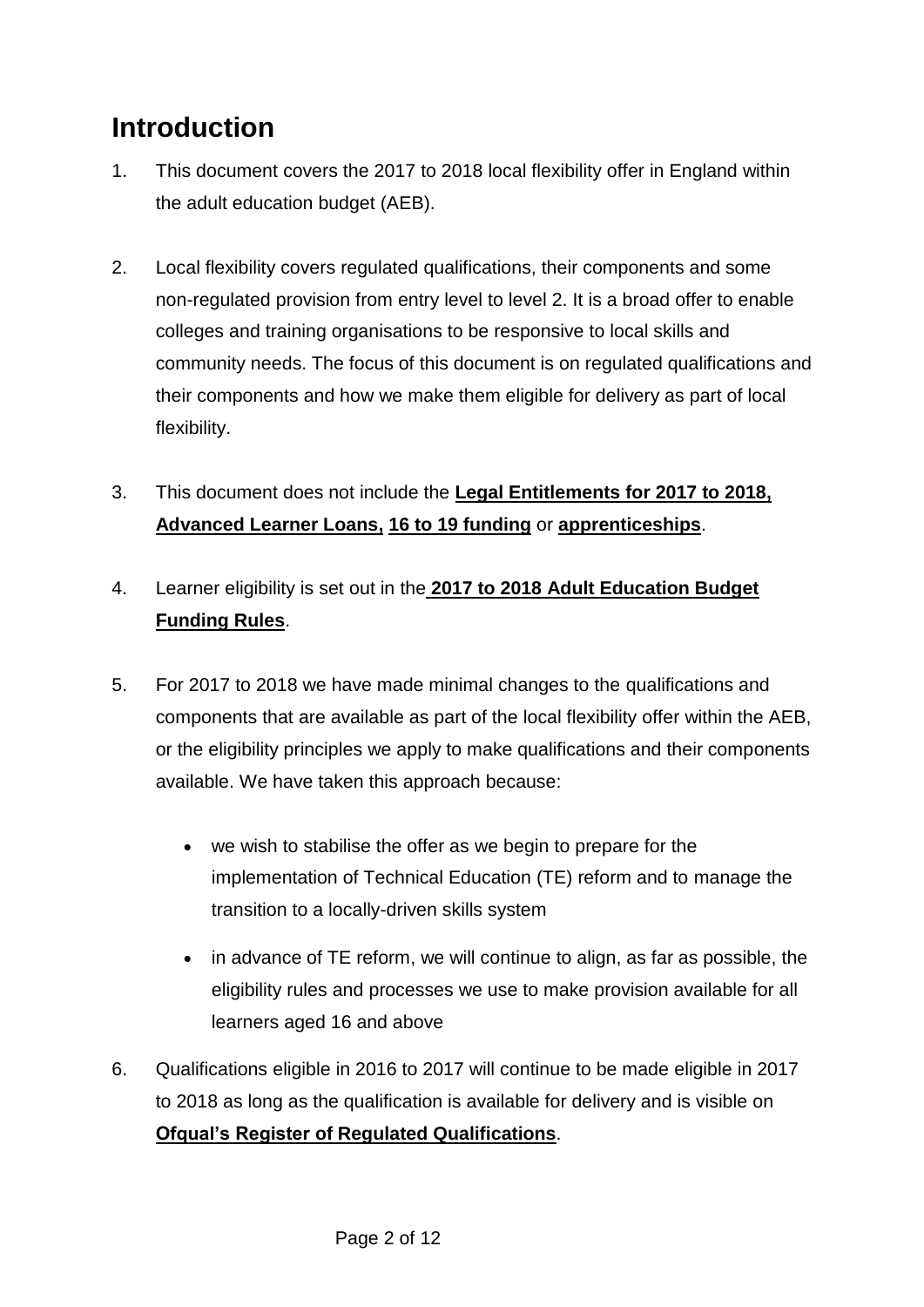7. We will fund the qualifications, and their components, delivered through the AEB using the Single Activity Matrix. More information is available in our **[Funding Rates and Formula –](https://www.gov.uk/government/collections/sfa-funding-rates) 2017 to 2018**.

## <span id="page-3-0"></span>**Local flexibility**

- 8. Local flexibility is about making a broad offer available. This is to support colleges and training organisations working with adults at lower levels who are seeking to re-engage with learning and/or their local labour market. Within local flexibility there is also the facility for colleges and training organisations to select to deliver non-regulated provision. We only require delivery of a qualification where a learner exercises their legal entitlement to a first full level 2 or first full level 3 and/or English and maths.
- 9. Where colleges and training organisations do wish to use qualifications and/or their components these must be from the **[Regulated Qualifications](https://www.gov.uk/government/publications/regulated-qualifications-framework-a-postcard)  [Framework](https://www.gov.uk/government/publications/regulated-qualifications-framework-a-postcard)** (RQF), and be available on the **[Hub](https://hub.imservices.org.uk/Learning%20Aims/Pages/default.aspx)**. Qualifications and components confirmed as eligible for local delivery can be identified using the "Local Flexibility" category as is shown in figure 1.

Figure 1: Category field on the learning aims search screen



10. Where colleges and training organisations wish to use non-regulated provision they must ensure there is appropriate and robust quality assurance in place. For instance, 'The Recognising and Recording Progress and Achievement framework (RARPA) Cycle'. Further **[information](http://www.learningandwork.org.uk/resource/updated-rarpa-guidance-and-case-studies/)** is available from the Learning and Work Institute.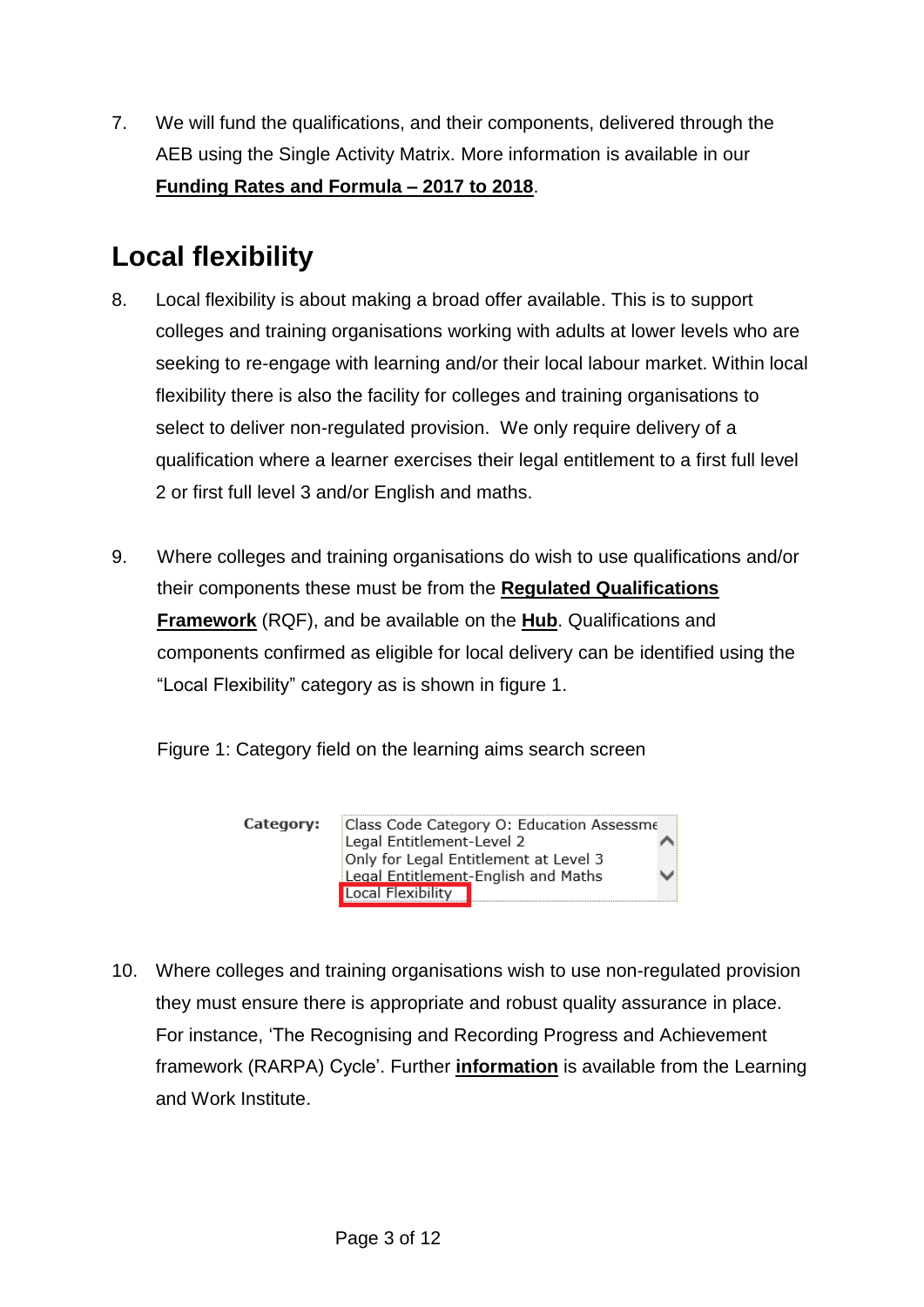11. Irrespective of the type of provision used within the "local flexibility" offer, the outcomes must be the same – progression for the learner to further learning and/or into employment.

### <span id="page-4-0"></span>**Eligibility principles**

- 12. The regulated qualifications in scope for local flexibility are those at entry level, level 1 and level 2.
- 13. Apart from the application of our eligibility principles, there is no approvals process or business rules for these qualifications. Our eligibility principles do mean, however, that not all qualifications (or their components) in the RQF are automatically available as part of local flexibility.
- 14. Not all learners accessing a qualification as part of local flexibility will be able to be fully funded. The 'provision and individuals we fund' section of the **[Adult](https://www.gov.uk/guidance/sfa-funding-rules)  [Education Budget Funding Rules](https://www.gov.uk/guidance/sfa-funding-rules) for 2017 to 2018** identifies which learners are eligible to be fully or co-funded to undertake a qualification from the local flexibility offer.
- 15. We only make new qualifications eligible where you have clearly recorded the following on the Office of Qualifications and Examinations Regulation's (Ofqual) **[Register of Regulated Qualifications](https://register.ofqual.gov.uk/)**:
	- Guided Learning (GL) as a component of Total Qualification Time (TQT)
	- Sector subject area
- 16. In some cases, there may be qualifications with TQT but no GL. We do not expect there to be a significant number of these at entry to level 2. Where we find qualifications with TQT only, we will review these on a case-by-case basis.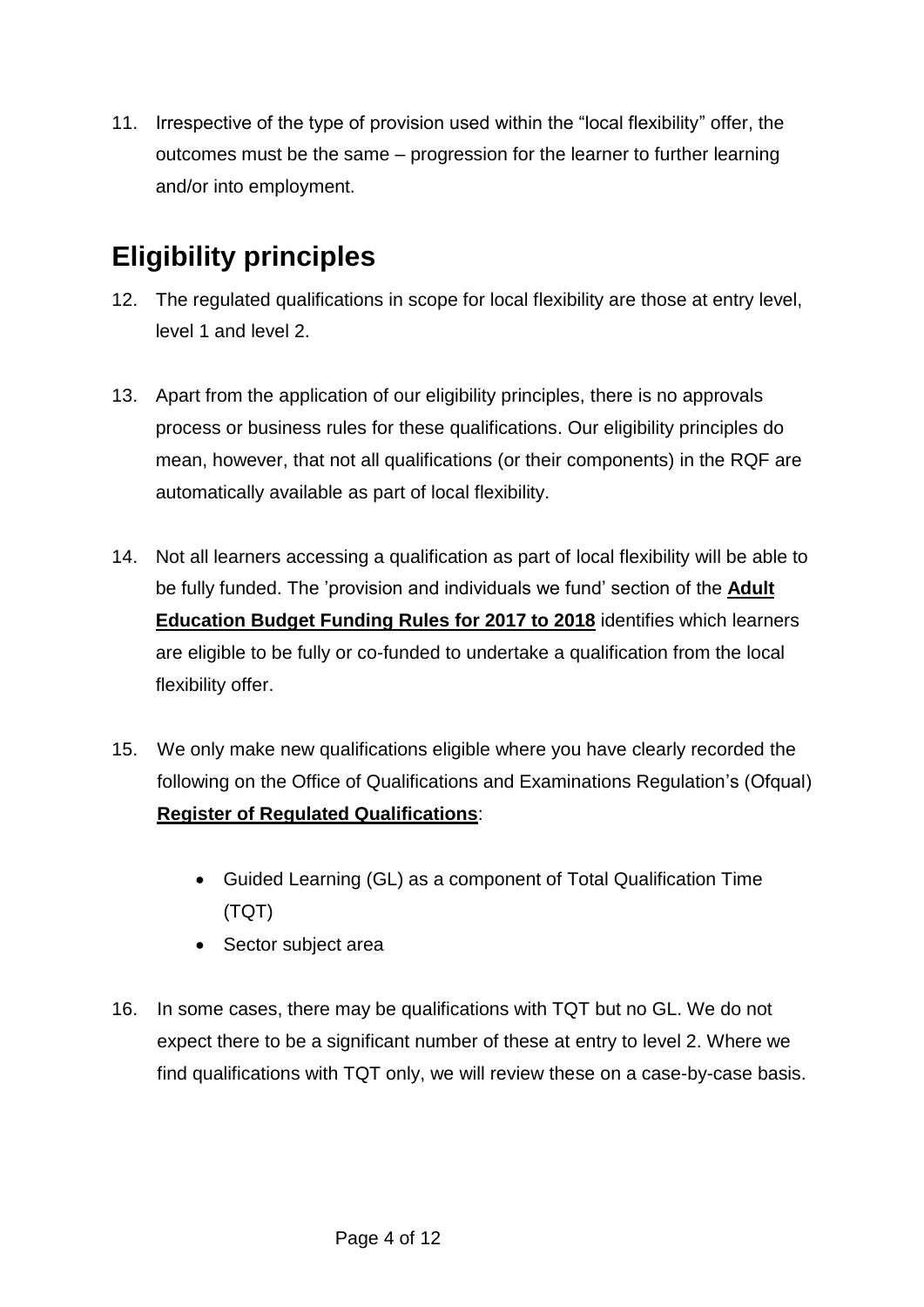- 17. We apply seven eligibility principles to qualifications to be included as part of local flexibility. A number of these align with those applied to approve qualifications for inclusion on **[Section 96](http://www.education.gov.uk/section96/principles.shtml)** and available to leaners pre 19.
- 18. In some instances, we need to review the qualification specification so that we can check that the qualification meets the eligibility principles. Therefore, it is useful to have the link to the qualification specification included on Ofqual's Register of Regulated Qualifications for when we review the qualification.
- 19. The seven eligibility principles are:

#### <span id="page-5-0"></span>**a. Available in England and for public funding.**

i. An Ofqual recognised awarding organisation must offer the qualification. It must be flagged on Ofqual's Register of Regulated Qualifications as available for public funding in England for learners aged 19 and over.

#### <span id="page-5-1"></span>**b. Personal Learning Record**

- i. The awarding organisation that offers the qualification must have signed the **[Awarding Organisation Agreement](https://www.gov.uk/government/publications/lrs-registration-documents)**. They must regularly upload achievement data and adhere to the Learning Records Service (LRS) Data Management Policy.
- ii. The Personal Learning Record is an online service that allows learners to view their achievement to date and identify the most suitable future learning. Further information is available on the LRS page of **[GOV.UK](https://www.gov.uk/topic/further-education-skills/learning-records-service)**.
- iii. To contact the LRS service desk, please telephone 0345 602 2589 or email **[LRS Support](mailto:lrssupport@sfa.bis.gov.uk)**.

#### <span id="page-5-2"></span>**c. UK visa requirements**

i. The qualification must not link to **[UK Visa requirements](https://www.gov.uk/guidance/immigration-rules/immigration-rules-appendix-o-approved-english-language-tests)**, such as International English for Speakers of other languages (ESOL) or the International English Language Testing System.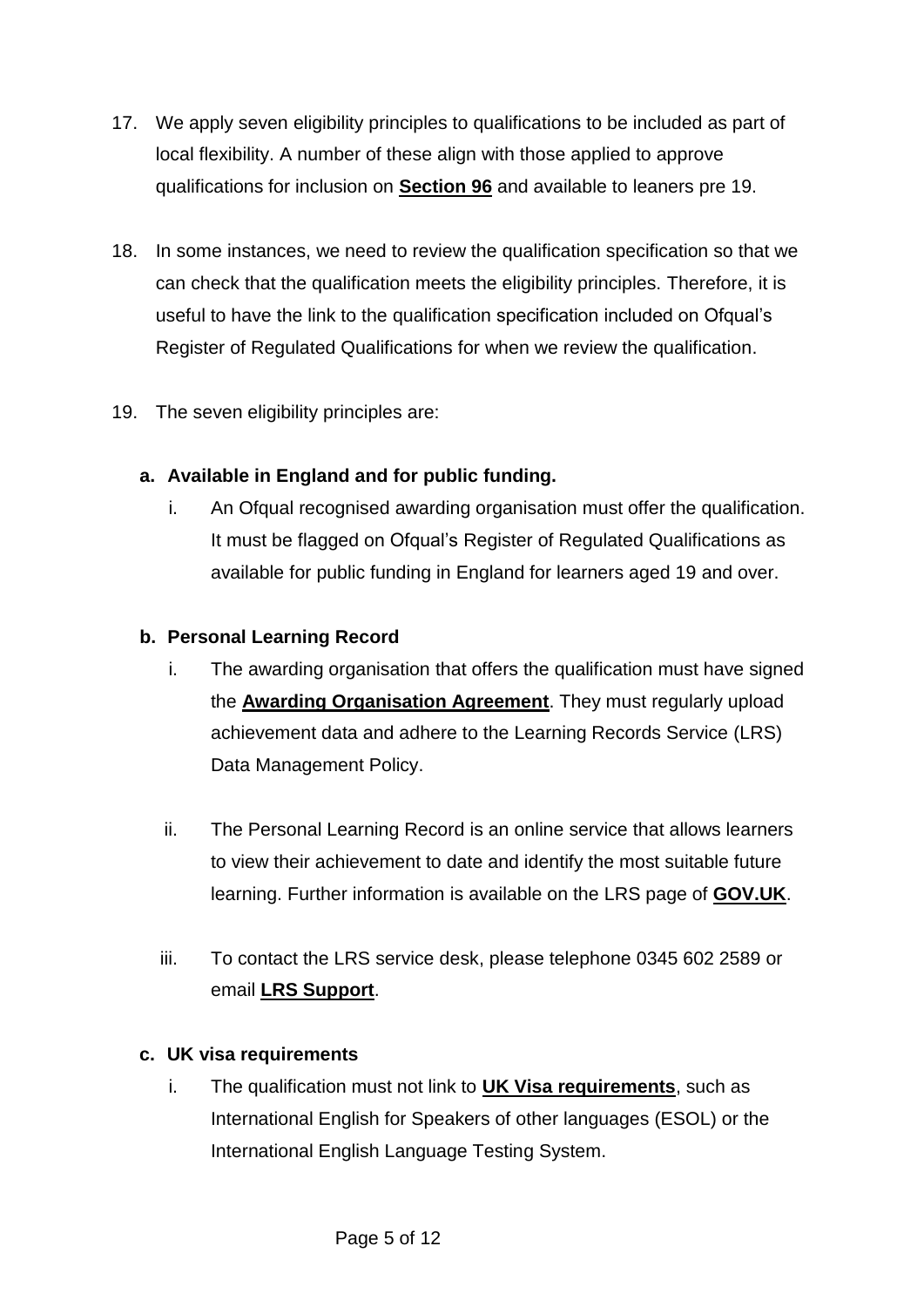ii. This does not apply to ESOL Skills for Life. We recognise these qualifications support learners, whose first language is not English, to undertake other qualifications. We require ESOL Skills for Life qualifications to be modular to make them eligible for funding.

#### <span id="page-6-0"></span>**d. Licence to practise and/or stand-alone qualifications**

- i. The qualification must not link to statutory employer requirements (including licence to practise).
- ii. We define licence to practise as where it is a legal (or statutory) requirement for all practitioners to obtain a licence that confirms the licence holder meets prescribed standards of competence, including situations in which it is unlawful to carry out a specified range of activities for pay without first having obtained a licence.
- iii. Certain qualifications that meet statutory employer requirements or a licence to practise are eligible for unemployed learners. This is defined in 'eligible qualifications' section of the **[Adult Education Budget Funding](https://www.gov.uk/guidance/sfa-funding-rules)  [Rules for 2017 to 2018.](https://www.gov.uk/guidance/sfa-funding-rules)**
- iv. These qualifications are:
	- forklift truck, food hygiene, health and safety, and first aid at work
	- security guarding, door supervision and CCTV operations (public space surveillance), needed to obtain a Security Industry Authority (SIA) licence
- v. These qualifications can be identified in the Hub using the "Standalone and licence to practice" category.
- vi. We will only fund the security qualifications if one of the following commits to funding the SIA licence, which allows the learner to enter a job: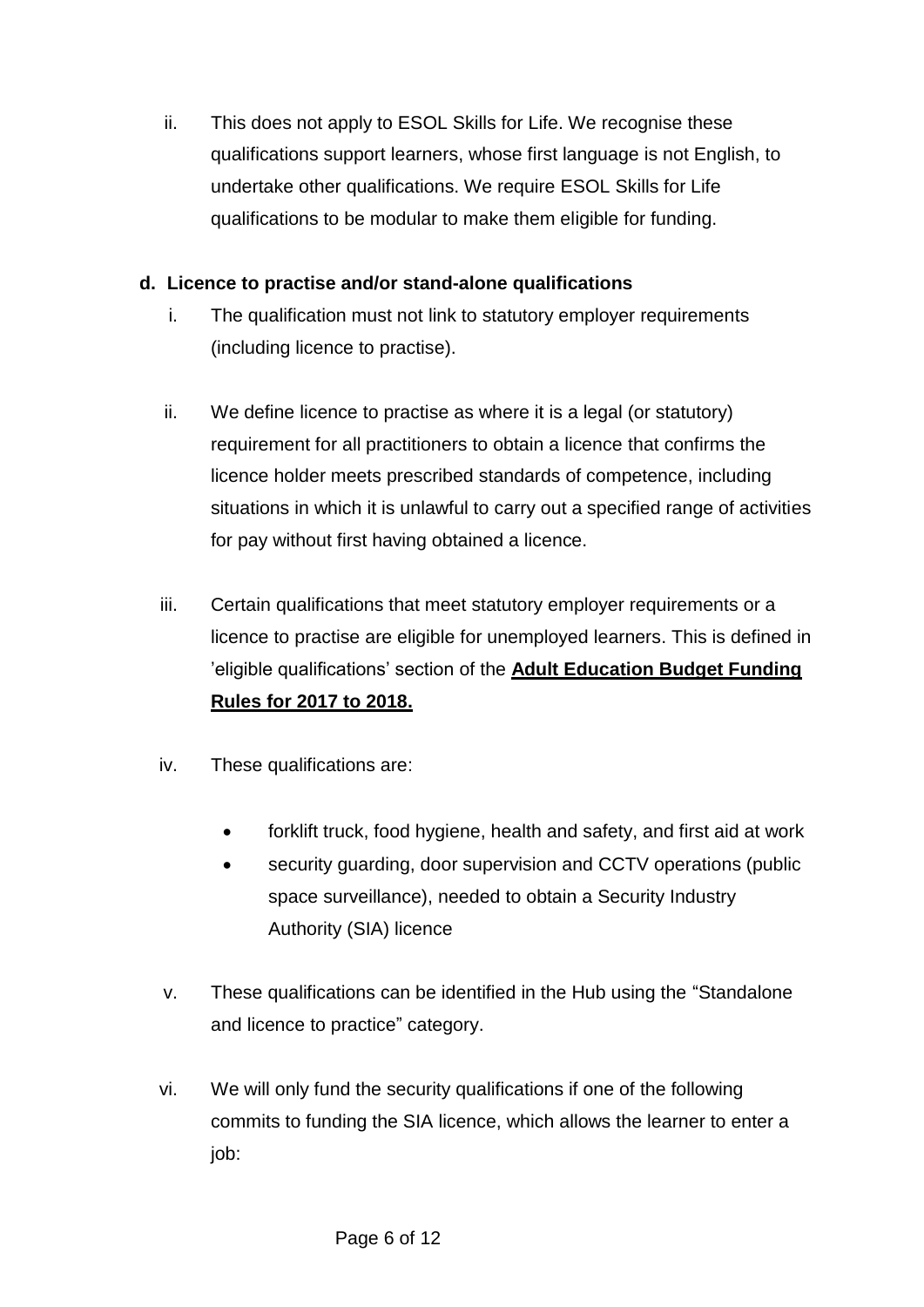- a local employer
- individual
- work programme provider
- Jobcentre Plus

#### <span id="page-7-0"></span>**e. Vendor qualifications**

i. The qualification must not be a vendor qualification linked to a particular employer or commercial system.

#### <span id="page-7-1"></span>**f. End-point assessment of apprenticeship standards**

i. At level 2 only, where the end-point assessment of an apprenticeship standard has been designed as a qualification and is subject to Ofqual external quality assurance, it will not be eligible to be undertaken outside of that standard.

#### <span id="page-7-2"></span>**g. Appropriate content**

- i. The qualification must not be used to recognise activity that might already be part of a learner's experience or is better delivered as nonqualification bearing activity. For example, we will not make eligible qualifications that serve as a record of:
	- work experience
	- college or other learning or training induction
	- CV writing
	- job search activities
	- participating in interviews
	- parenting skills
	- babysitting
- ii. Where qualifications at entry level and level 1 support independent living skills, we expect these to focus on progression in education and into employment.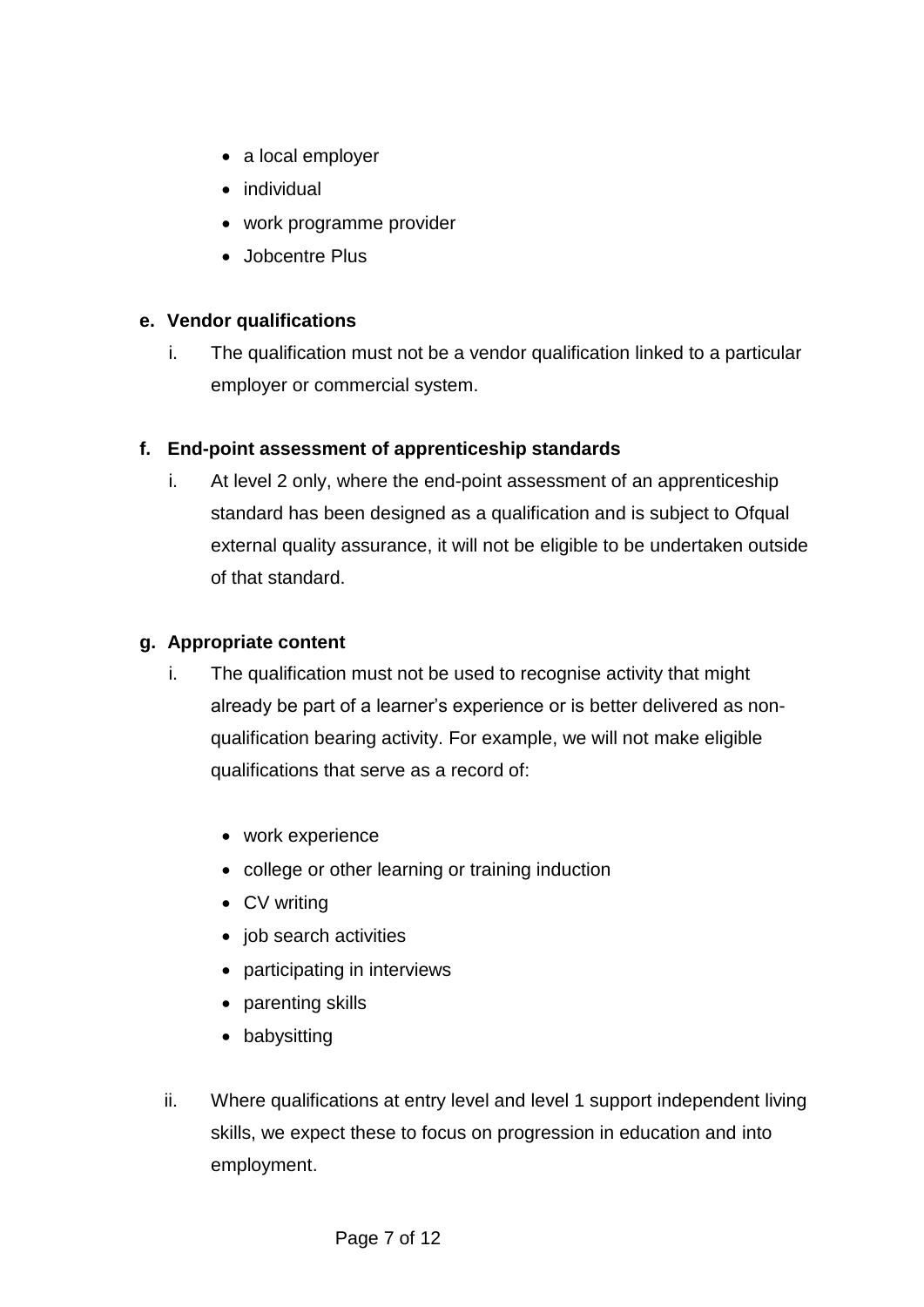- iii. We support a broad range of qualifications in independent living skills and related areas at entry and level 1. However, at level 2 we expect qualifications to directly support the learner to acquire subject specific or occupational skills to help them progress into employment and/or further education. Therefore, at level 2 we will not make qualifications focussing on independent living, personal well-being, personal or social development or related areas eligible.
- 20. Within the local flexibility offer, we have included a number of competencebased qualifications where delivery and/or assessment may require a workplace setting. Colleges and training organisations must deliver these qualifications in line with the funding rules. This is set out in 'what we will not fund' section of the **[Adult Education Budget Funding Rules for 2017 to](https://www.gov.uk/guidance/sfa-funding-rules)  [2018.](https://www.gov.uk/guidance/sfa-funding-rules)**
- 21. Where a qualification is eligible for local flexibility, its components (units) may also be eligible and made available for delivery, however we do not do this automatically. In order to make components eligible we require you to confirm that:
	- i. there is a facility for learners to be registered on the component
	- ii. the learners can achieve the component in a stand-alone context or as part of accumulating or transferring achievement towards a qualification
- 22. Once we have received confirmation from you, we will assess the component to ensure that it is eligible for funding.
- 23. Components at entry level to level 2 are eligible for funding offer where:
	- i. they are part of a RQF qualification that has been confirmed as being eligible for local flexibility
	- ii. they meet qualification eligibility principles  $(d)$ ,  $(e)$  and  $(q)$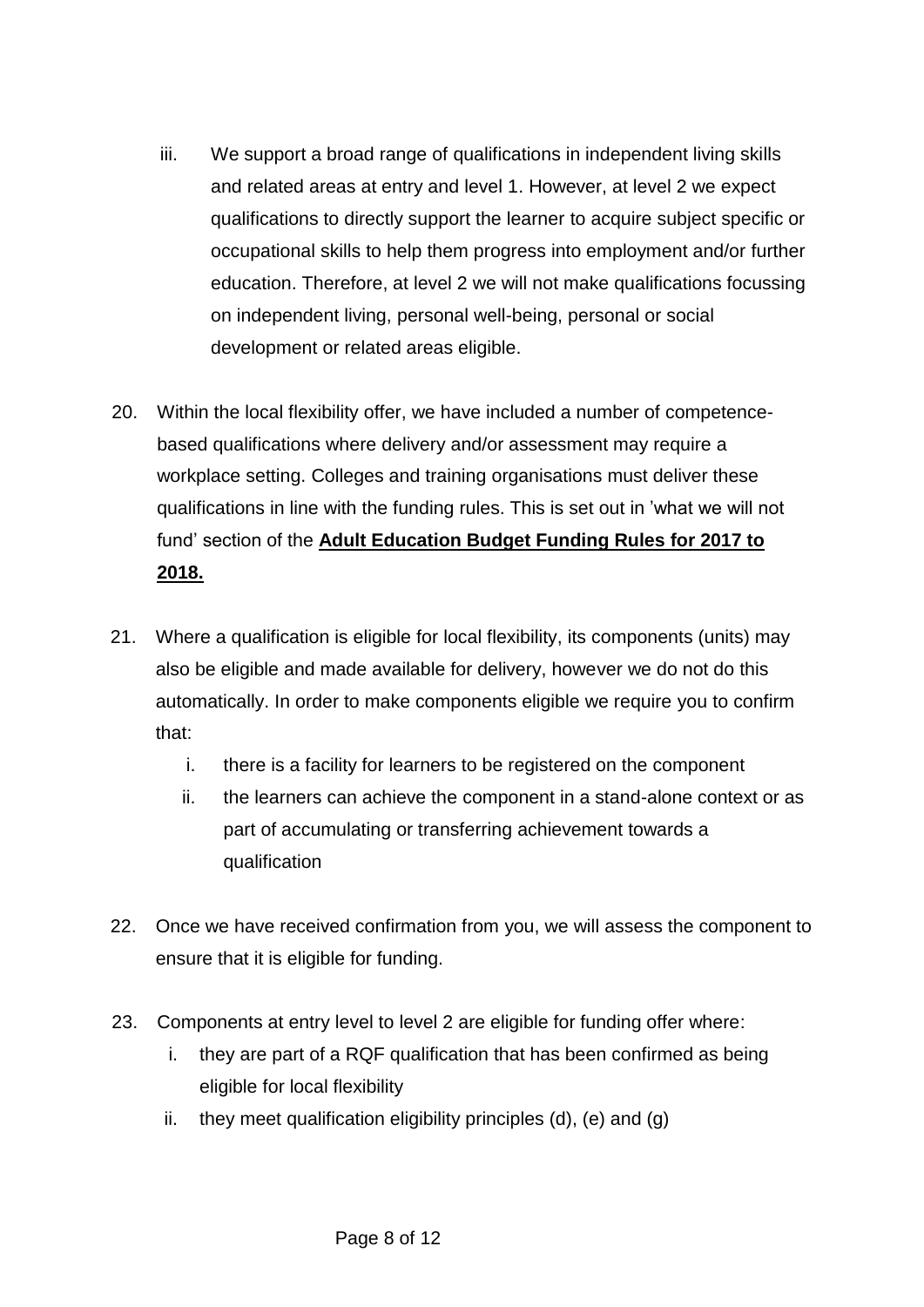- iii. the component is not related to English and maths as only components that are part of approved English and maths legal entitlement stepping stone qualifications are made eligible
- iv. you have entered information about the component (including information about the qualification that it belongs to and the sector subject area, GLH and learning outcome of the component) in Ofqual's awarding organisation portal.
- v. you have confirmed to us there is a facility for learners to be registered on the component and the learners can achieve those components in a stand-alone context or as part of accumulating and transferring achievement towards a qualification.

# <span id="page-9-0"></span>**Applying the principles and adding qualifications and components to the local flexibility offer**

- 24. We will add eligible qualifications to **[the Hub](https://hub.imservices.org.uk/Learning%20Aims/Pages/default.aspx)** quarterly, in:
	- i. July 2017
	- ii. October 2017
	- iii. January 2018
	- iv. April 2018
- 25. Figure 2 gives the high-level details of this process. We will consider, on an exceptional basis, updating the local flexibility offer outside the normal quarterly window. We will only review the qualification if it will be operational before the Hub is next updated and colleges and training organisations are waiting to deliver the qualification. Where this is the case you must email us at the **[qualifications inbox](mailto:qualifications@sfa.bis.gov.uk?subject=Exceptional%20review%20of%20local%20flexibility%20offer)** with the details of the qualifications (reference and title) and evidence that colleges and other training organisations have eligible learners waiting to start and register on the qualification.
- 26. For the 2017 to 2018 funding year, we will fund a qualification from 1 August 2017 to 31 July 2018, unless the: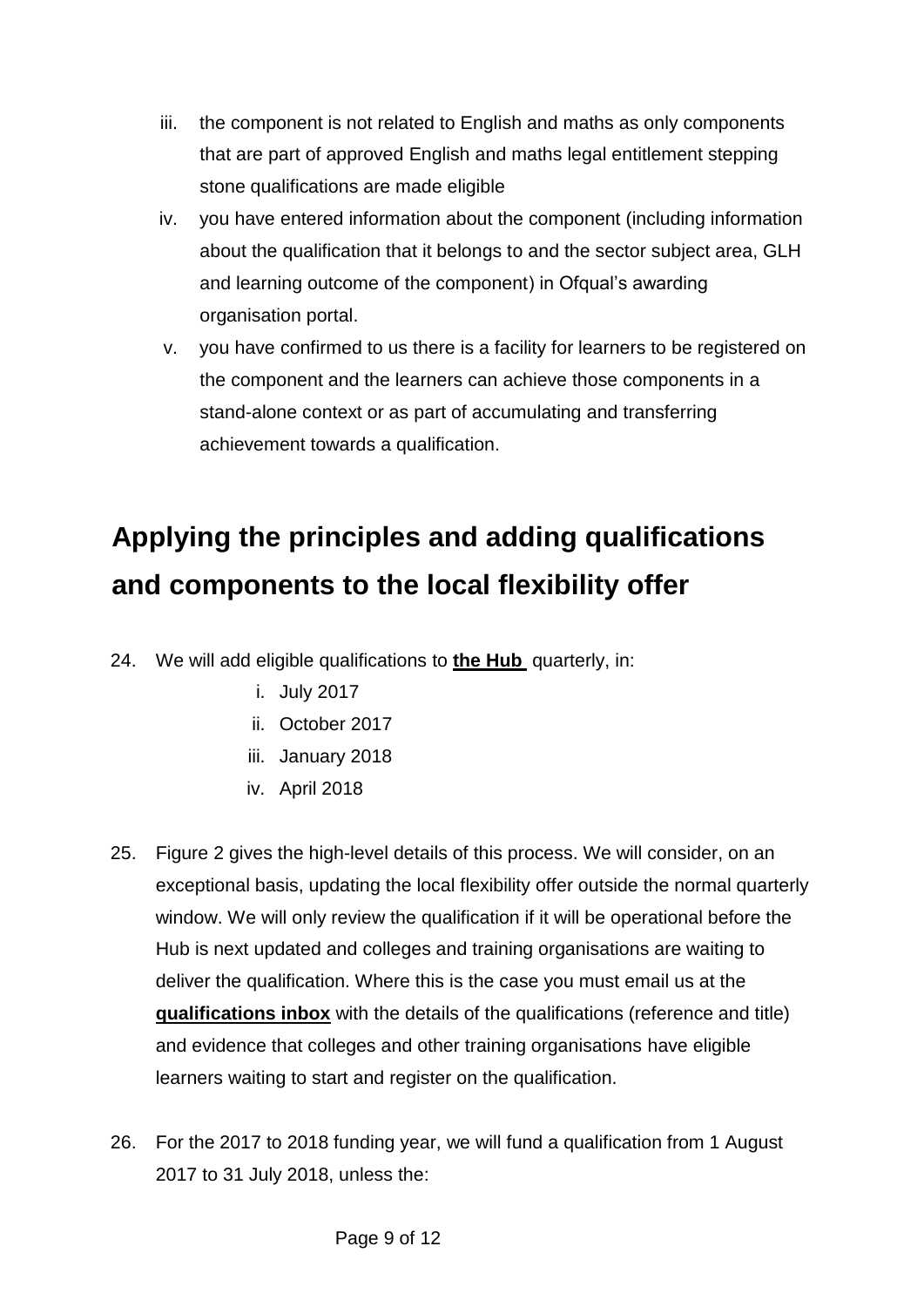- b. operational start date is later than 1 August 2017
- c. operational end date is before 31 July 2018



#### <span id="page-10-0"></span>**Figure 2:** High level process

#### <span id="page-10-1"></span>**Components of qualifications**

- 27. For the 2017 to 2018 funding year we will update the local flexibility offer with new components on a quarterly basis.
- 28. To do this we need you to confirm those eligible qualifications whose components can be delivered in a standalone context using the **[2017 to 2018](https://www.gov.uk/government/publications/qualifications-getting-approval-for-funding)  [local flexibility component form.](https://www.gov.uk/government/publications/qualifications-getting-approval-for-funding)** Where some of the components in a qualification cannot be delivered in a stand-alone context, we will need you to confirm which components these are using the form. Once we have received this information we will apply the principles outlined in paragraph 23.
- <span id="page-10-2"></span>29. You must submit the 2017 to 2018 local flexibility component form by:
	- d. **11 July 2017** to be considered for the August update of the Hub
	- e. **7 November 2017** to be considered for the December update of the Hub
	- f. **6 February 2018** to be considered for the March update of the Hub
	- g. **1 May 2018** to be considered for the June update of the Hub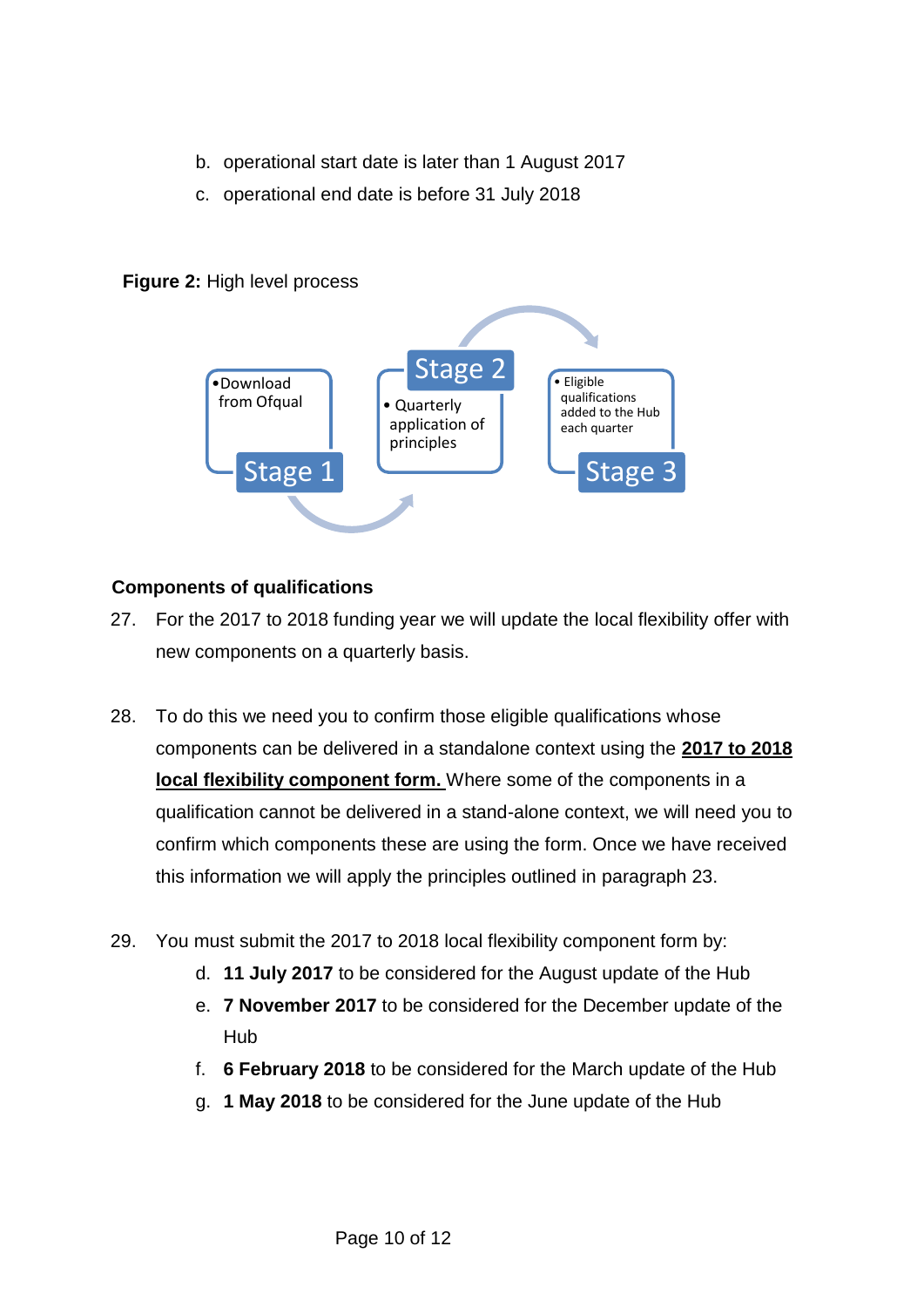## **Monitoring qualification changes**

- 30. Every quarter, we will review significant changes to qualifications that may impact on their funding rate, to decide whether to change the funding.
- 31. We do not automatically change the funding rate of a qualification if you make a significant change to a qualification that results in the size of the qualification increasing or decreasing or the content or outcomes of the qualification changing. If you wish us to review the funding rate of the qualification you should contact us using the **[qualifications inbox](mailto:qualifications@sfa.bis.gov.uk?subject=Funding%20rate%20review)**.
- 32. In order to review your qualification, we will require the following:
	- Confirmation of what the change is and when you made the change
	- Why you wish us to review the qualification
	- The rationale for the change
	- supporting evidence (from colleges, training organisations, professional bodies, employers, learners)
- 33. Requests to review funding rates are considered on a quarterly basis by a governance board. The board meets in July 2017, October 2017, January 2018, April 2018. Requests with additional evidence should be sent by email to the **[qualifications inbox](mailto:qualifications@sfa.bis.gov.uk?subject=Funding%20rate%20review)** on the first working day of the month that the board is meeting for it be considered that quarter.
- 34. We will also monitor any changes you may make to a qualification's operational end date to inform colleges and training organisation of changes to the last date for enrolments. We use the operational end date and certification end date to manage funding dates for new and continuing learners. To ensure learners are not disadvantaged it is helpful that operational and certification end date changes are carried out in advance and multiple changes are not made for the same qualification in a short period of time. You should also ensure you inform your centres of any changes you make to a qualification's operational end date.